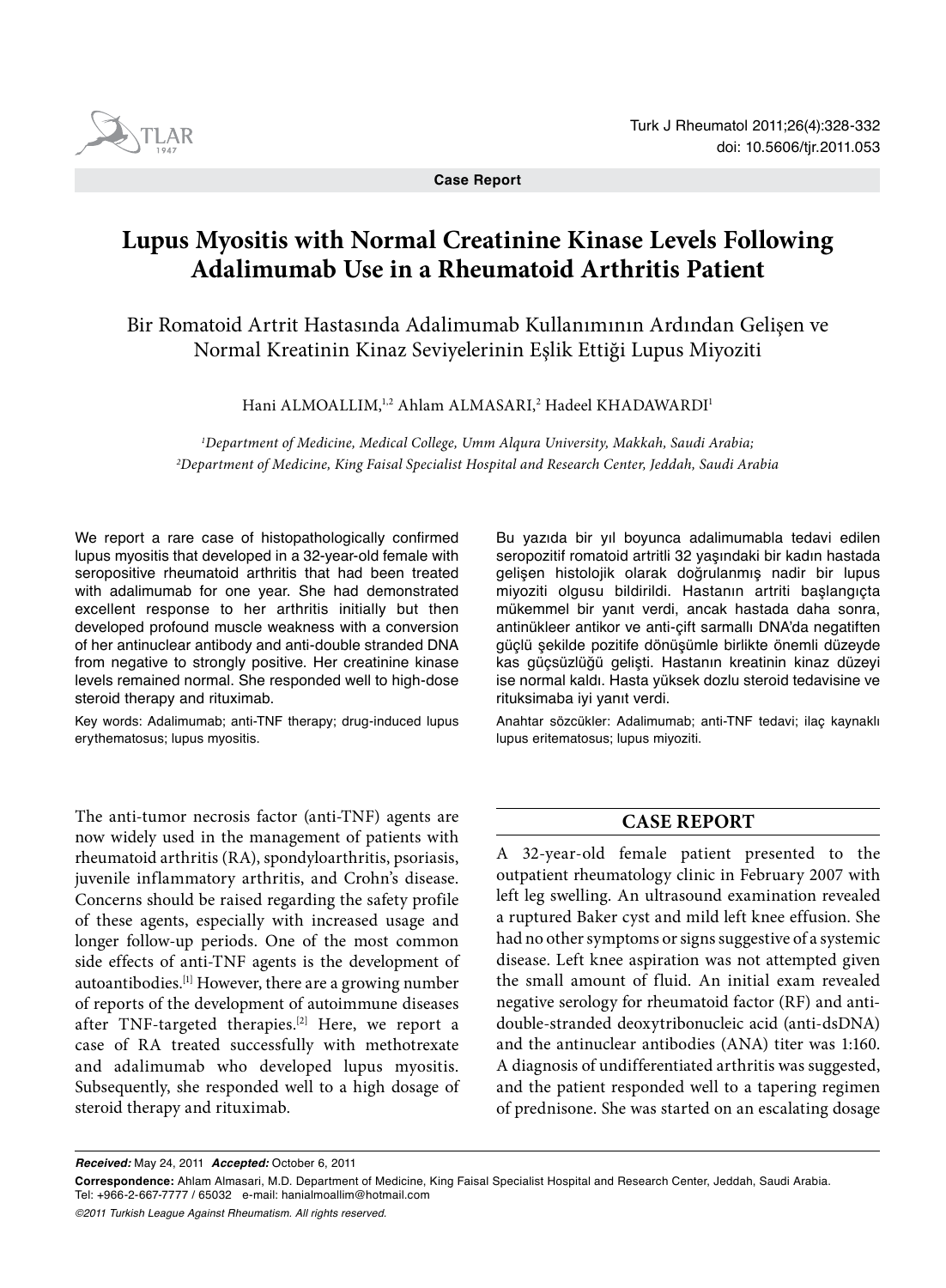of sulfasalazine but unfortunately could not tolerate it because of skin rash, despite adequate initial response. She had a recurrence of left knee effusion after stopping the drug, which was then aspirated and injected with a steroid. All cultures were negative, and she was maintained on hydroxychloroquine.

In March 2009, she presented with prolonged morning stiffness and polyarthritis, as evidenced by swelling or tenderness in her metacarpophalangeal joints (MCPs), elbows, shoulders, knees, and ankles. The serology for RF and anti-citrullinated protein antibodies (ACPA) came back positive, but with a normal C-reactive protein (CRP) level of 0.49 mg/L (0-5 mg/l). She was diagnosed with RA and was started on methotrexate 10 mg/week. Adalimumab 40 mg bi-weekly was added four weeks later to enhance her response, She showed significant improvement with complete remission of her disease, and she was maintained on methotrexate 15 mg/week and adalimumab.

In December 2009, the adalimumab frequency was decreased to once per month. As the patient wanted to conceive, a slow tapering of her methotrexate dosage was started with a plan of reaching 7.5 mg/week over a threemonth period followed by complete discontinuation for at least three months prior to conception. In April 2010, she presented with symptoms of profound weight loss, night sweats, intermittent fevers, and a sore throat. She had stopped the methotrexate and adalimumab during her febrile episodes. She did not have any clinical signs of active arthritis, and there was no lymph node enlargement. She had a high CRP rate of 42 mg/L, leukopenia of 2.63x103 g/L, and lymphopenia of  $0.86x10^3$  g/L. All tests to rule out infection were negative, including blood, urine, and stool cultures. Brucella titer, malaria, schistosomiasis, human immunodeficiency virus (HIV), Epstein-Barr virus (EBV), and cytomegalovirus (CMV) serologies were all negative. Computed tomography (CT) scans of the head, neck, paranasal sinuses, chest, abdomen, and pelvis were all within normal limits, as well. She was kept on naproxen and paracetamol to control her pain and fever and also received a course of oral antibiotics from a local facility for presumed pharyngitis. An otolaryngology (ENT) referral failed to demonstrate an etiology for her symptoms. Three weeks later, she presented with diffuse muscle weakness, which was mainly proximal rather than distal. She was unable to get out of bed, climb stairs, or even stand from a sitting position. She had signs of active arthritis in two metacarpophalangeal (MCP)

joints in the right and bilateral wrist joints. She had a mild hyperpigmented area around the mouth, but no skin rashes elsewhere. The results of respiratory and cardiac examinations were normal. After admission to the hospital, further tests ruled out thyroid and adrenal disorders. The ANA titer was 1:1280, and the anti-ds DNA was 27.5 U/ml (normal value 0-20 U/ml). Her CRP level was high at 56 mg/L while her creatinine kinase (CK) level was entirely normal. Electromyography (EMG) showed the presence of spontaneous activities suggestive of inflammatory myopathy. Magnetic resonance imaging (MRI) of the right arm showed mild edema involving the right triceps muscle with minimal enhancement in the post contrast sequence (Figure 1). Biopsies of both the right arm (triceps muscle) and right thigh (vastus lateralis muscle) were taken, and the MRI of the right arm revealed inflammatory myositis (focal mild perivascular and endomysial lymphohistiocytic inflammation), (Figure 2). The MRI of the thigh was normal. She was diagnosed with a case of adalimumab-induced lupus myositis and received 1 gm of methylprednisolone intravenously daily for three days. She was then maintained on 60 mg per day for 28 days. Given her profound weakness, rituximab 1000 mg was given intravenously and was well tolerated. She was discharged on May 31, 2010 and continued taking prednisone 60 mg per day. Two weeks later, she received another dose of rituximab 1000 mg. She was maintained then on a tapering regimen of prednisone, azothioprine 50 mg twice daily, hydroxychloroquine 200 mg twice daily, plus calcium and vitamin D. During her last assessment eight months later, she was asymptomatic with normal muscle strength, CRP, anti-dsDNA (11U/ml), and ANA titer (1:360) and was no longer on steroids.

### **DISCUSSION**

Tumor necrosis factor-alpha (TNF-α) is a cytokine that plays a crucial role in causing inflammation by means of predominantly T-cell-mediated tissue damage. Infliximab is a chimeric, monoclonal antibody against TNF-α administered as an intravenous infusion. Etanercept, a p75 TNF-receptor fusion protein conjugated to the Fc region of human immunoglobulin G (IgG), is administered as a subcutaneous injection once weekly. Adalimumab, a human anti-TNF monoclonal antibody, is also administered subcutaneously bi-weekly. These three agents have been reported to be safe and effective in the treatment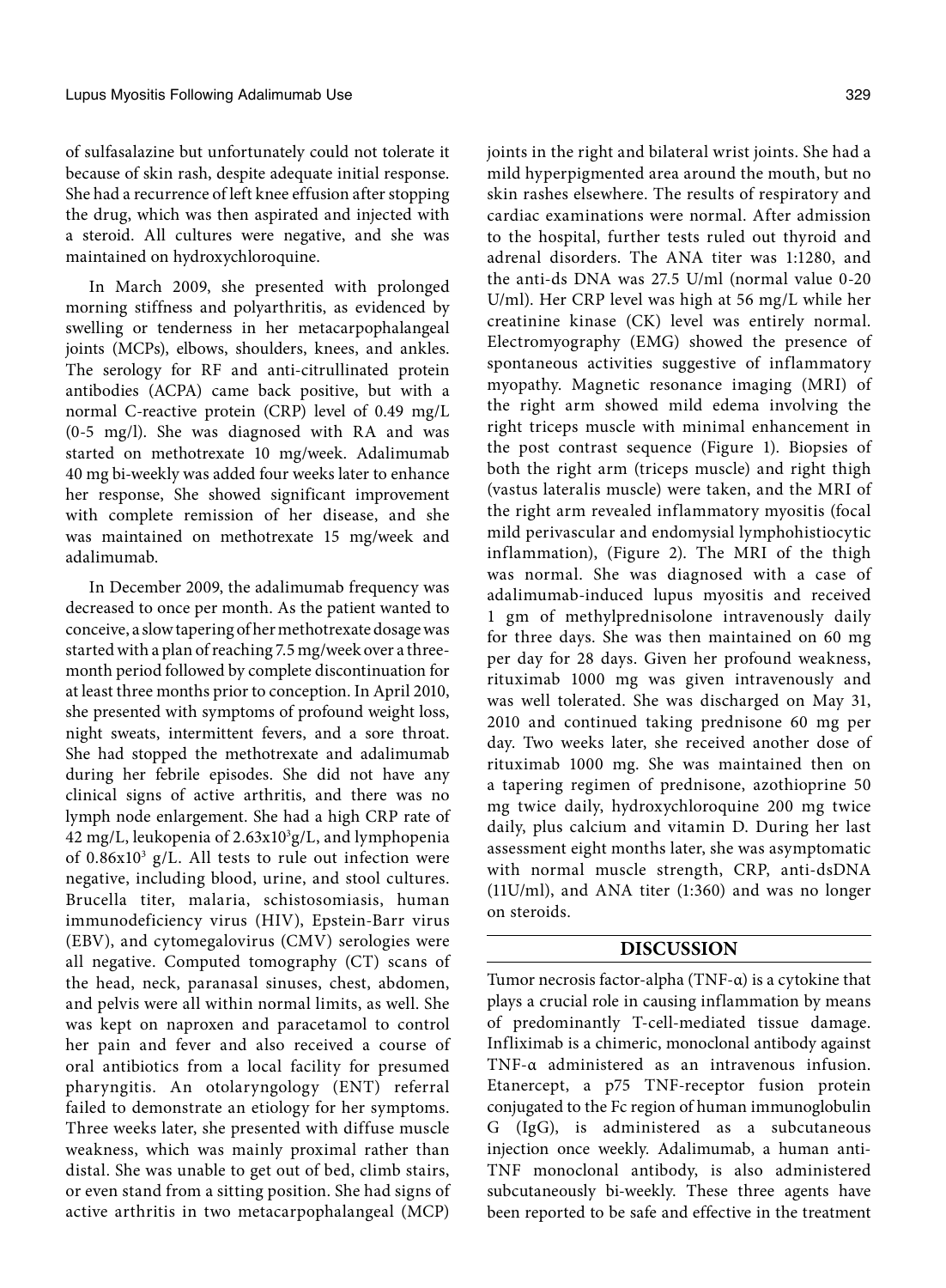

**Figure 1.** Magnetic resonance imaging of the right arm showing mild edema involving the right triceps muscle with minimal enhancement in the post contrast sequence with minimal enhancement in the post contrast sequence<br>compared with other muscles which appear mildly atrophied.<br>**Figure 2.** Biopsy from the right arm (triceps muscle) using<br>mean-fication

of RA. More than one million patients with different diseases have been treated with anti-TNF agents.[3] This number is on the rise given more diseases have received the approval for the use of anti-TNF-α agents. This is in addition to a prolonged period of follow-up and more off-label usage of anti-TNF-α agents in the treatment of other diseases. It is not surprising then to expect more side effects to be reported. This should help widen our experience in dealing with patients treated with these agents.

The emergence of immunogenicity as positive ANA, anti-dsDNA antibodies, and drug-induced lupus during anti TNF-therapy has been widely documented with varied frequency. The rise in incidence of autoantibodies following infliximab therapy in one study was 53% for ANA and 14% for anti-DNA antibodies.[4] Variable numbers have been reported with different anti-TNF-α agents in different studies. The presence of anti-dsDNA antibodies of the IgG subtype is considered rare and more pathogenic compared with IgM and IgA.<sup>[1,4,5]</sup> Several studies consistently demonstrated a substantial increase in autoantibody production with infliximab compared with etanercept in terms of the induction of ANAs and anti-dsDNA antibodies.<sup>[1]</sup> Lupus-like syndrome and systemic lupus erythematosus (SLE) were the most common autoimmune diseases in a registry of autoimmune diseases associated with anti-TNF- $\alpha$  agents.<sup>[2]</sup> In all cases with clinical and immunological features suggestive of SLE, 94% had positive autoantibodies, 89% had cutaneous features, 39% had musculoskeletal manifestations, and general symptoms were present in 29%.[2] Nephropathy and central nervous system involvement were considered



hematoxylin and eosin stain with an original magnification x 400 revealing inflammatory myositis (focal mild perivascular and endomysial lymphohistiocytic inflammation).

to be rare findings.[1,2] Anti-histone antibodies were either never detected or rarely found when compared with procainamide-induced lupus.<sup>[1,2,4,5]</sup>

Adalimumab induces apoptosis which prompts the release of nuclear antigens. The engagement of rheumatoid factor-expressing B cells and Toll-like receptor-9 (TLR9) with the antigens results in antibody formation.[3] It has been suggested that the drug affects T helper 1/T helper 2 (Th1/Th2) cell balance. Adalimumab treatment strongly increases cytokines which stimulates Th1 activity in contrast with antiinflammatory and Th2-associated cytokines, which are not significantly changed.<sup>[6]</sup> There may be a subset of patients, probably with a TNF-α gene polymorphism such as TNF-308A, who respond differently to a TNF-α blockade in the setting of active inflammatory muscle disease.[7]

Inflammatory myopathies were reported to be induced by anti-TNF-α agents with elevated CK levels, myopathic changes in EMG, and variable findings on histopathological examination.<sup>[3,8-10]</sup> Our patient had a normal CK with myopathic changes in EMG and findings consistent with nonspecific myopathy on histopathological examination. She had fulfilled the American College for Rheumatology (ACR) criteria for SLE with strongly positive ANA and antidsDNA, arthritis and leukopenia. It is postulated that her atypical myositis might be related to new onset SLE. In a report of 12 patients who developed definite SLE while on anti-TNF-α treatment, four also had myositis.<sup>[11]</sup> The clinical presentation of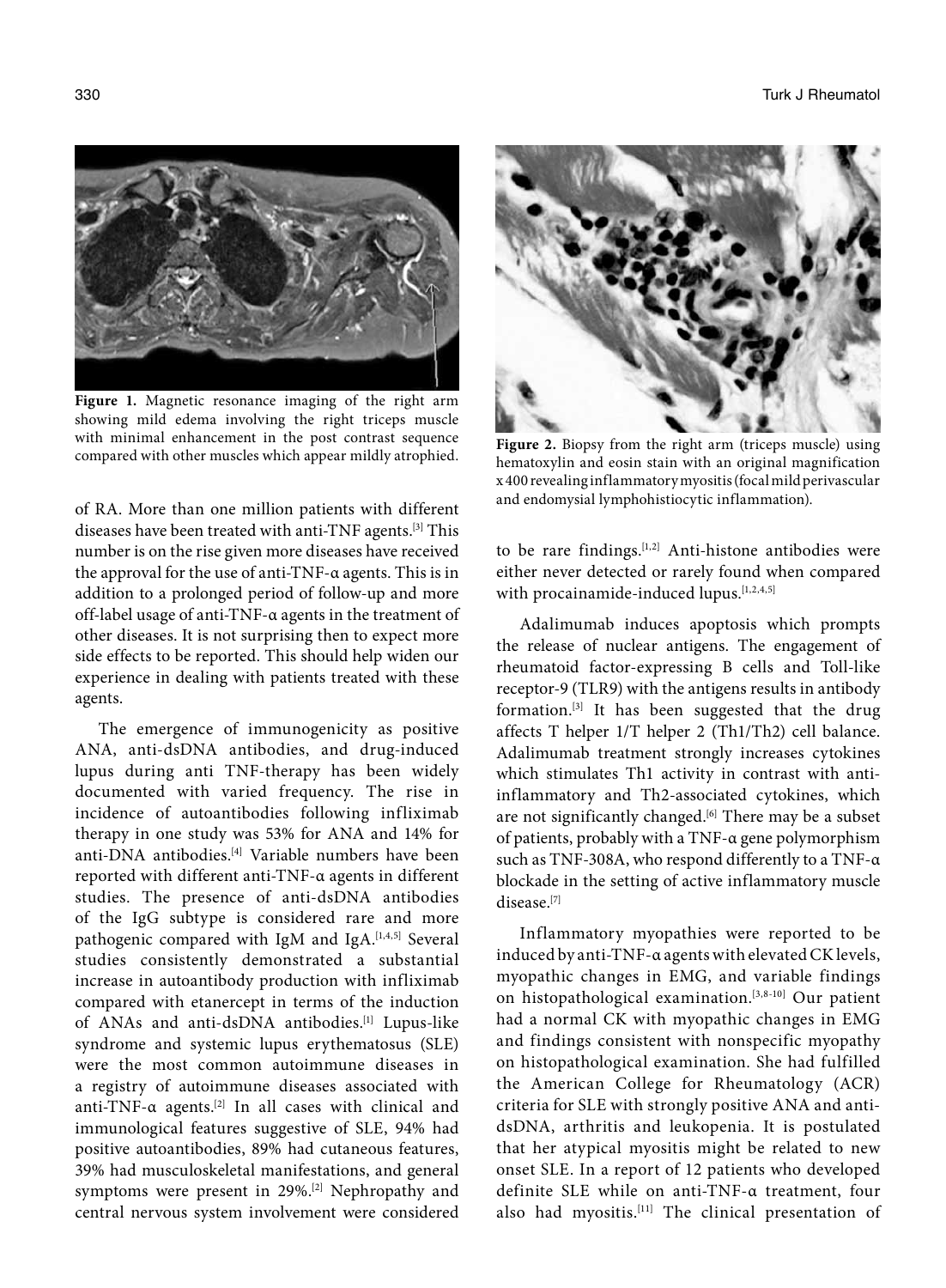anti-TNF-α-induced systemic lupus erythematosus (ATIL) can vary, and specific diagnostic criteria have not been established. However, in most reported cases, $[12,13]$  the diagnosis was made on the basis of the development of one or more symptoms compatible with SLE, ongoing exposure to an anti-TNF-α agent, no prior history of SLE, or resolution of symptoms when the offending drug is discontinued. A widely accepted definition is the presence of definite SLE, according to the ACR criteria, concomitant with exposure to a lupus-inducing drug.<sup>[14]</sup> In the case reported here, there was a temporal relationship of four distinct ACR criteria for SLE regarding adalimumab usage. There was significant initial response to arthritis, but arthritis reappeared with other lupus symptoms and signs. Lastly, there was strong positive conversion in the autoantibodies. All of the above would suggest the diagnosis of a drug-induced lupus myositis rather than rheumatoid myositis.

The management of anti-TNF-α-induced autoimmune diseases necessitates the discontinuation of the offending agent. This was followed in the majority of reports by the use of a corticosteroid. It has been observed that the majority of cases of lupus associated with anti-TNF-α agents carry a benign course with good prognosis.[2] Immunosuppressive therapy in combination with a corticosteroid has been reported in the management of myositis associated with anti-TNF-α agents. Methotrexate, azathioprine, cyclophosphamide, hydroxycholoroquine, and rituximab have all been used.[7,9,10,15] Pulse methylprednisolone was used in the case reported here given the patient's profound weakness at presentation. She showed significant improvement on a course of prednisone and rituximab infusion, and was maintained on azathioprine and hydroxychloroquine.

In conclusion, in patients like ours with seropositive RA who are using adalimumab or other anti-TNF-α agents, clinicians should be aware that autoimmune syndromes with systemic manifestations, including SLE and myositis, might occur. In cases in which autoimmunity is suspected, ANA and anti-DNA antibodies should be determined immediately, and close clinical examination should be performed. We recommend routine screening for autoantibodies prior to the initiation of any anti-TNF-α agent. Appropriate intervention should then be undertaken. High doses of corticosteroids and rituximab can be used in the management of adalimumab-induced lupus myositis.

## **Declaration of conflicting interests**

The authors declared no conflicts of interest with respect to the authorship and/or publication of this article.

## **Funding**

This work was supervised and supported by the Alzaidi Chair of Research in Rheumatic Disease at Umm Alqura University.

### **REFERENCES**

- 1. Haraoui B, Keystone E. Musculoskeletal manifestations and autoimmune diseases related to new biologic agents. Curr Opin Rheumatol 2006;18:96-100.
- 2. Ramos-Casals M, Brito-Zerón P, Muñoz S, Soria N, Galiana D, Bertolaccini L, et al. Autoimmune diseases induced by TNF-targeted therapies: analysis of 233 cases. Medicine (Baltimore) 2007;86:242-51.
- 3. Ramos-Casals M, Brito-Zerón P, Soto MJ, Cuadrado MJ, Khamashta MA. Autoimmune diseases induced by TNF-targeted therapies. Best Pract Res Clin Rheumatol 2008;22:847-61.
- 4. Charles PJ, Smeenk RJ, De Jong J, Feldmann M, Maini RN. Assessment of antibodies to double-stranded DNA induced in rheumatoid arthritis patients following treatment with infliximab, a monoclonal antibody to tumor necrosis factor alpha: findings in open-label and randomized placebocontrolled trials. Arthritis Rheum 2000;43:2383-90.
- 5. De Rycke L, Kruithof E, Van Damme N, Hoffman IE, Van den Bossche N, Van den Bosch F, et al. Antinuclear antibodies following infliximab treatment in patients with rheumatoid arthritis or spondylarthropathy. Arthritis Rheum 2003;48:1015-23.
- 6. van Rijthoven AW, Bijlsma JW, Canninga-van Dijk M, Derksen RH, van Roon JA. Onset of systemic lupus erythematosus after conversion of infliximab to adalimumab treatment in rheumatoid arthritis with a pre-existing anti-dsDNA antibody level. Rheumatology (Oxford) 2006;45:1317-9.
- 7. Hall HA, Zimmermann B. Evolution of dermatomyositis during therapy with a tumor necrosis factor alpha inhibitor. Arthritis Rheum 2006;55:982-4.
- 8. Liozon E, Ouattara B, Loustaud-Ratti V, Vidal E. Severe polymyositis and flare in autoimmunity following treatment with adalimumab in a patient with overlapping features of polyarthritis and scleroderma. Scand J Rheumatol 2007;36:484-6.
- 9. Brunasso AM, Scocco GL, Massone C. Dermatomyositis during adalimumab therapy for rheumatoid arthritis. J Rheumatol 2010;37:1549-50.
- 10. Vordenbäumen S, Neuen-Jacob E, Richter J, Schneider M. Inclusion body myositis in a patient with long standing rheumatoid arthritis treated with anti-TNFalpha and rituximab. Clin Rheumatol 2010;29:555-8.